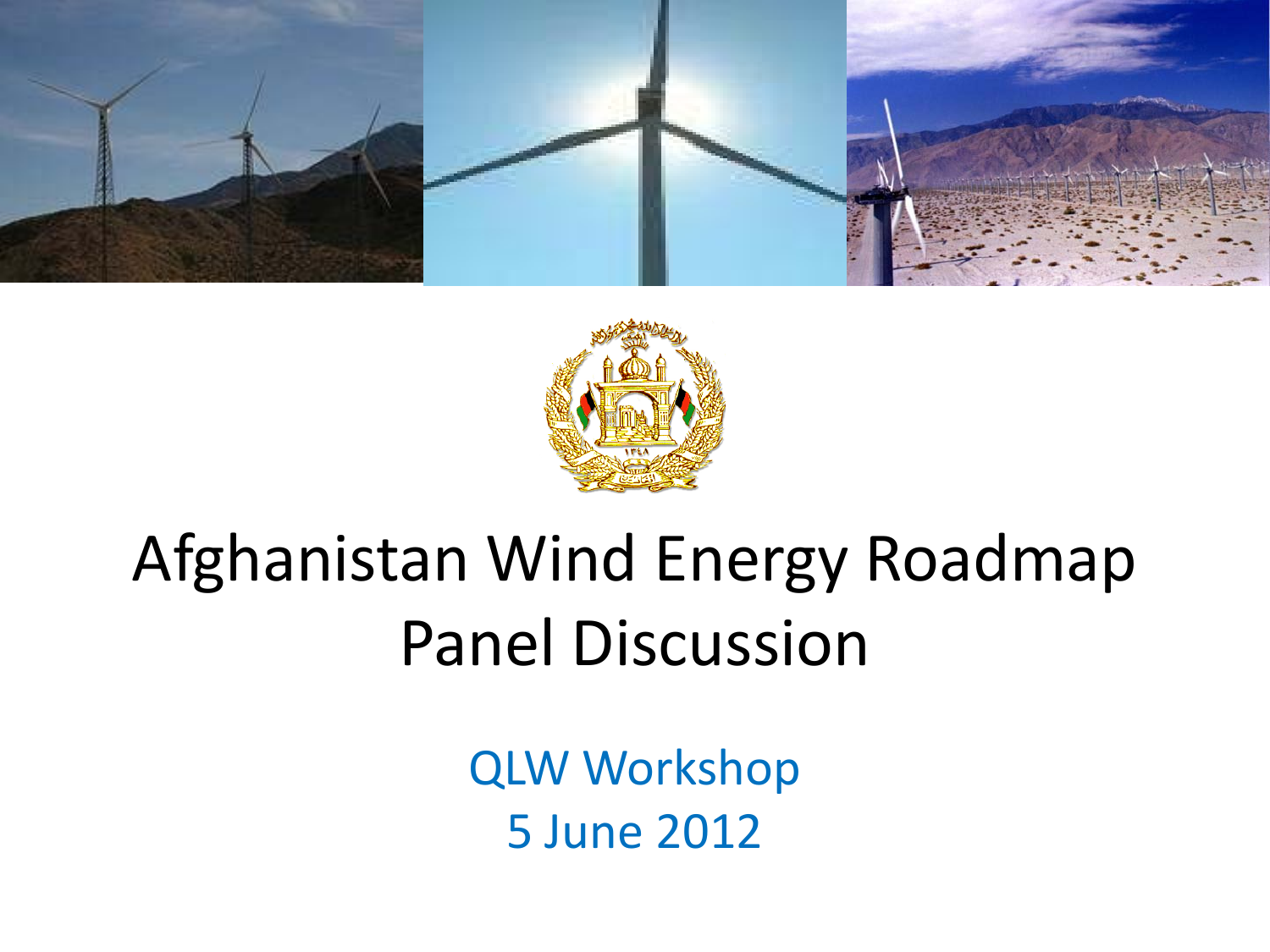# Agenda

- Background: Wind energy density map
- Wind Energy Business
- Candidate Sites
- Roadmap Outline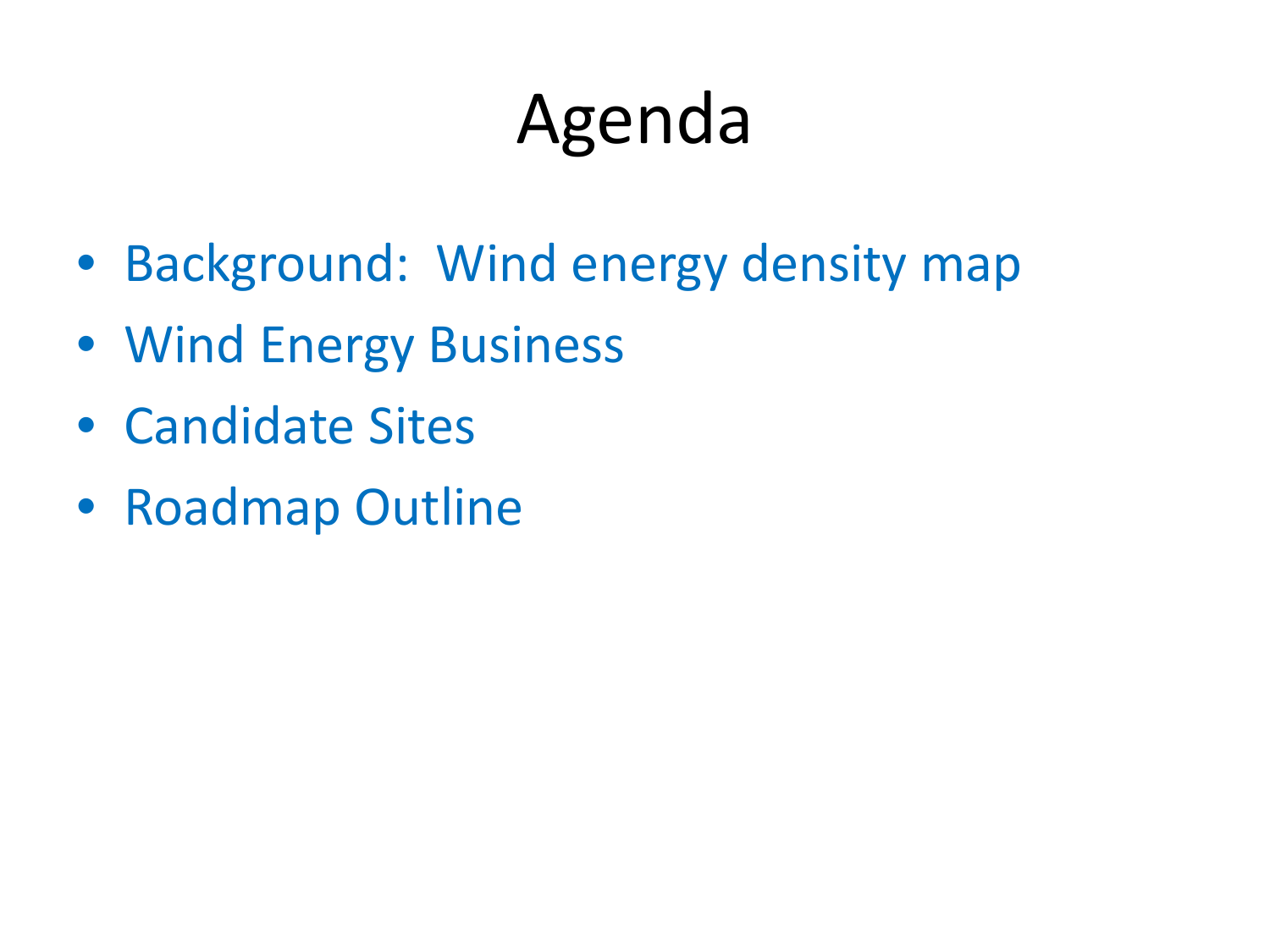# Country Background

- 652,252 sq km (Texas)
- 34 provinces; 28 million; 70% rural; 80% agrarian workforce
- Landlocked, Post-Conflict & Fragile
- GDP: \$18 bn, Avg Growth: 9%
- 90% development & 60% recurrent budgets funded by donors
- 40% below poverty line
- ISAF Forces to GoA transition by end 2014



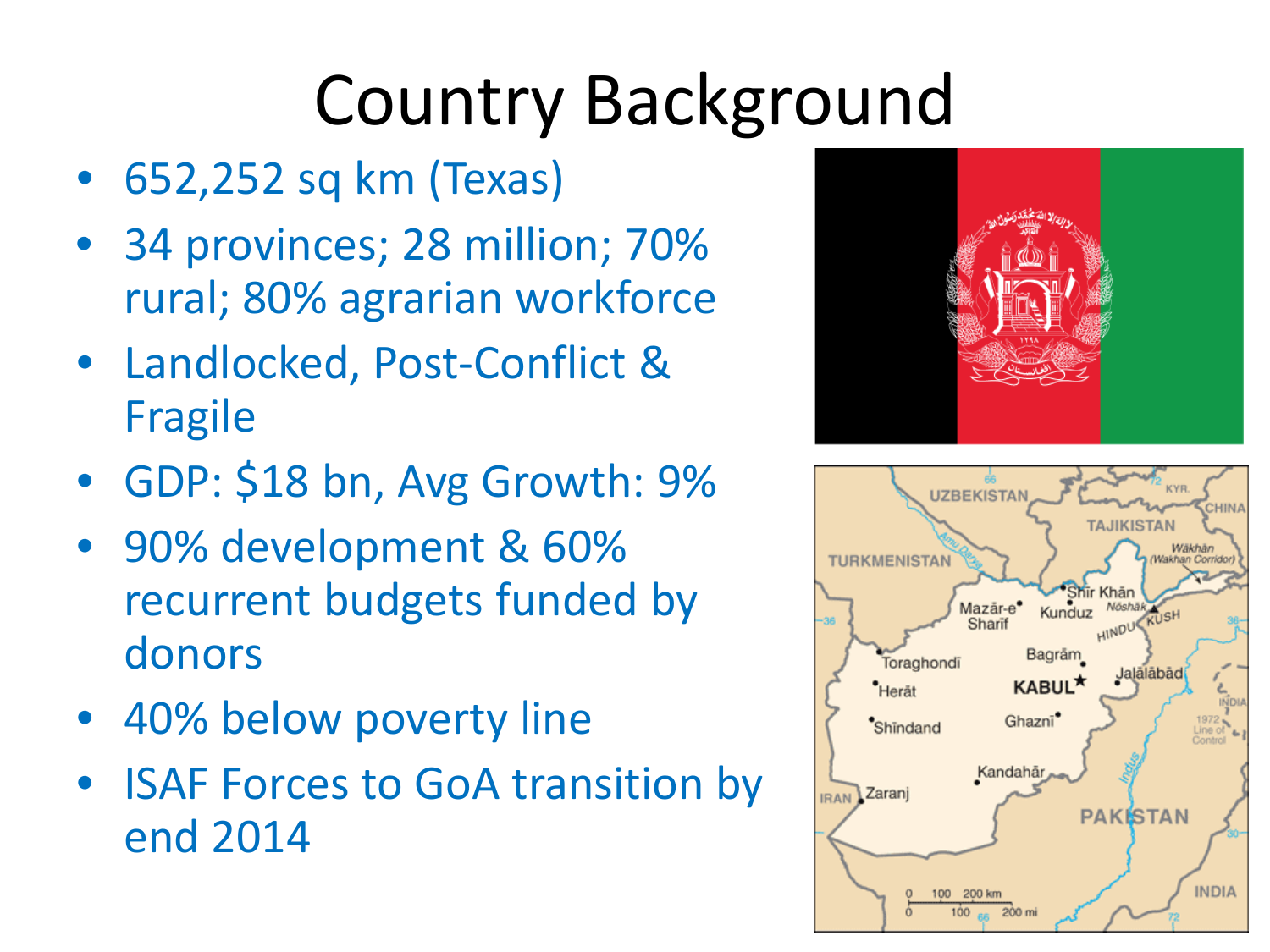- Technical, fiscal and governance deficits nearly 25% population connected to grid, 40% system losses, transmission and distribution constraints
- Rich in non-fuel mineral resources. Modest natural gas and coal reserves. Insignificant resource exploitation to date
- Electricity law & regulator under approval process. Corporatized state power utility DABS established in 2009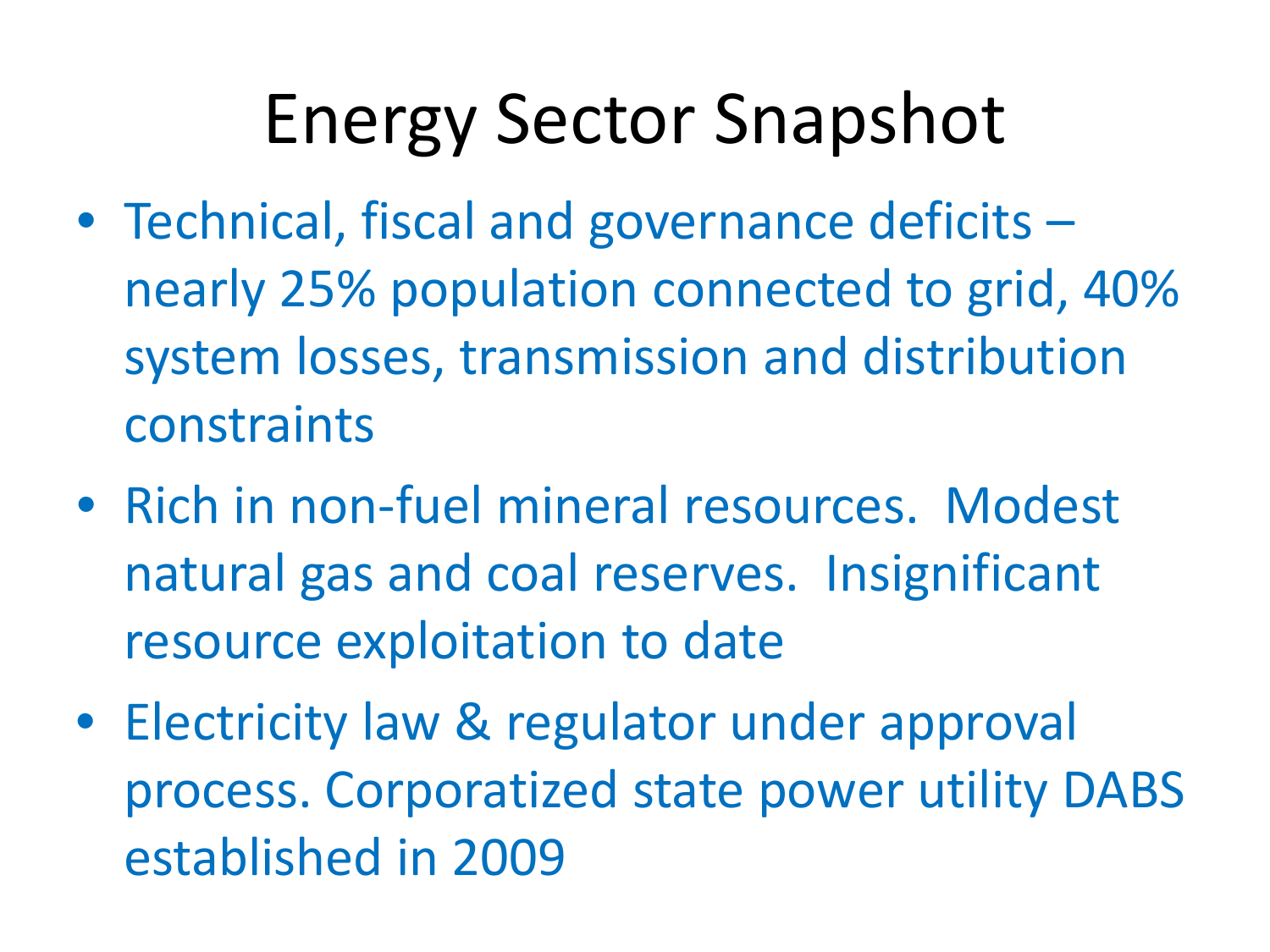- Net energy importer with electric imports (from Iran, TAJ, TKM and UZB) representing 73% of total electric usage in 2011 and an estimated 77% in 2012. Domestic generation primarily based hydro and diesel
- Imports (532 MW), Hydro (254 MW), Thermal (252 MW)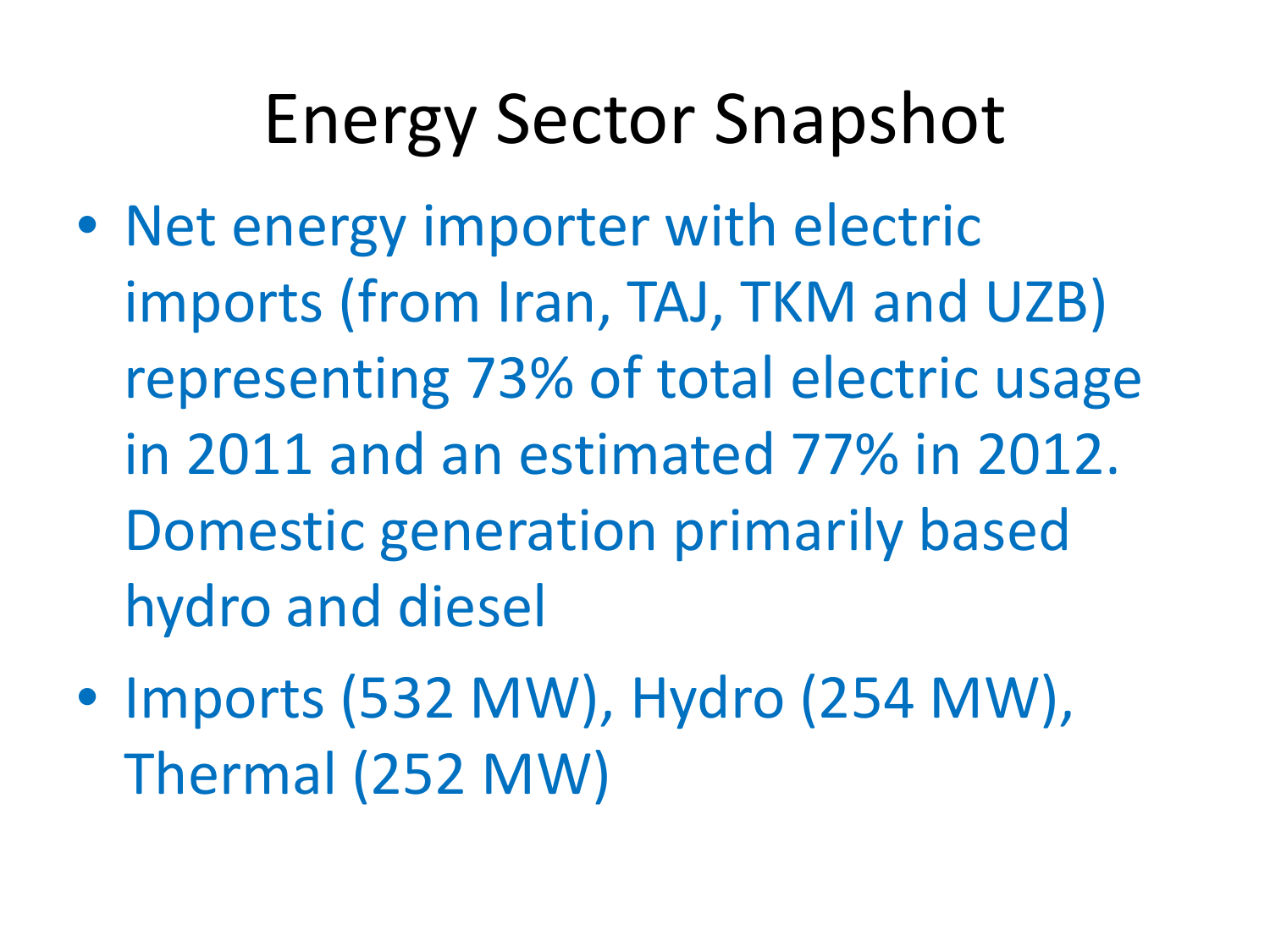- Domestic generation primarily based hydro and diesel. No non-hydro RE
- Hydro (25,000 MW), Wind (150,000 MW), Solar (6kwh/m2/day)
- Strong support with key donors ADB, USAID, KfW, WB
- Islanded mode due to non- synchoronised power systems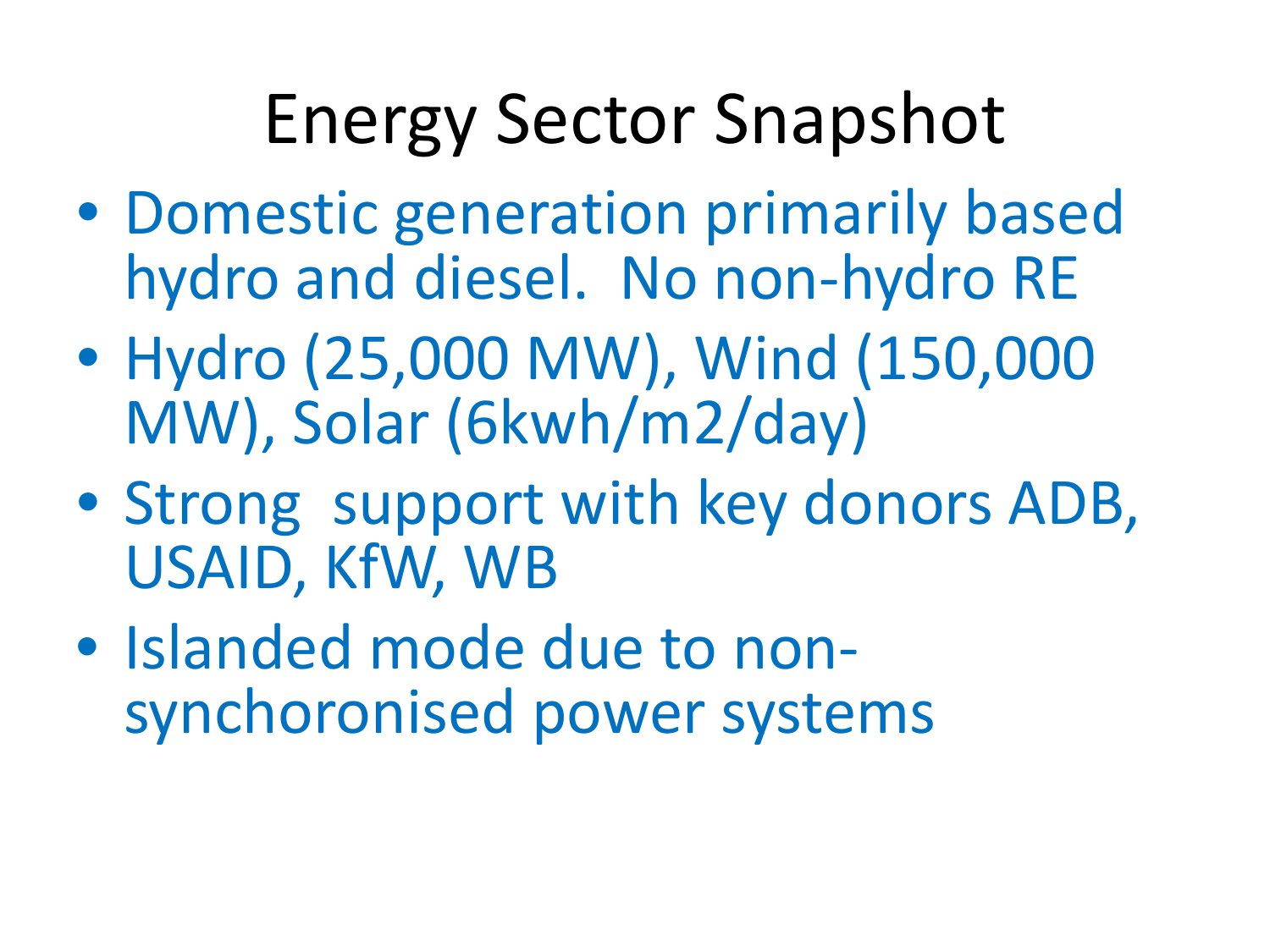- Chinese MCC major investor in Aynak copper mine and associated coal fired power plant (400 MW) by 2016;
- Indian/Canadian consortium investing in Hajigak Iron mine and associated 800 MW coal powered power plant by 2018
- 200 MW IPP at Sheberghan gas fields under discussion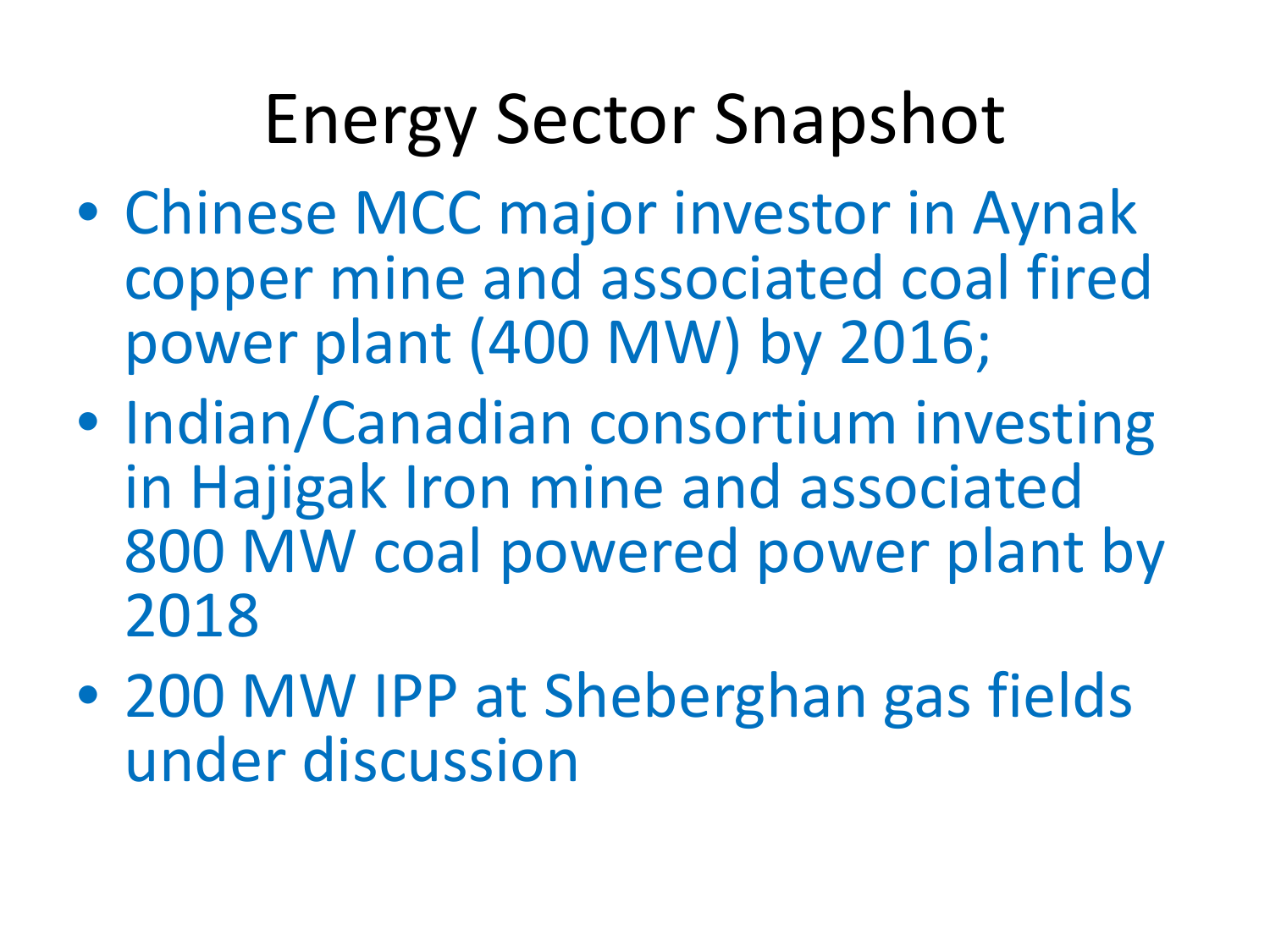#### Growth Potential

- GoA Strategic Goal: By 2015, electrify 65% households and 90% of non residential establishments in major urban areas and at least 25% of the households in rural areas
- Diversification of Supply imports plus indigenous
- Power Foundational to Stabilization -- Equitable expansion of Access for political and COIN effect
- Afghanistan is rich in renewable energy resources and it has a strong culture of commerce and trade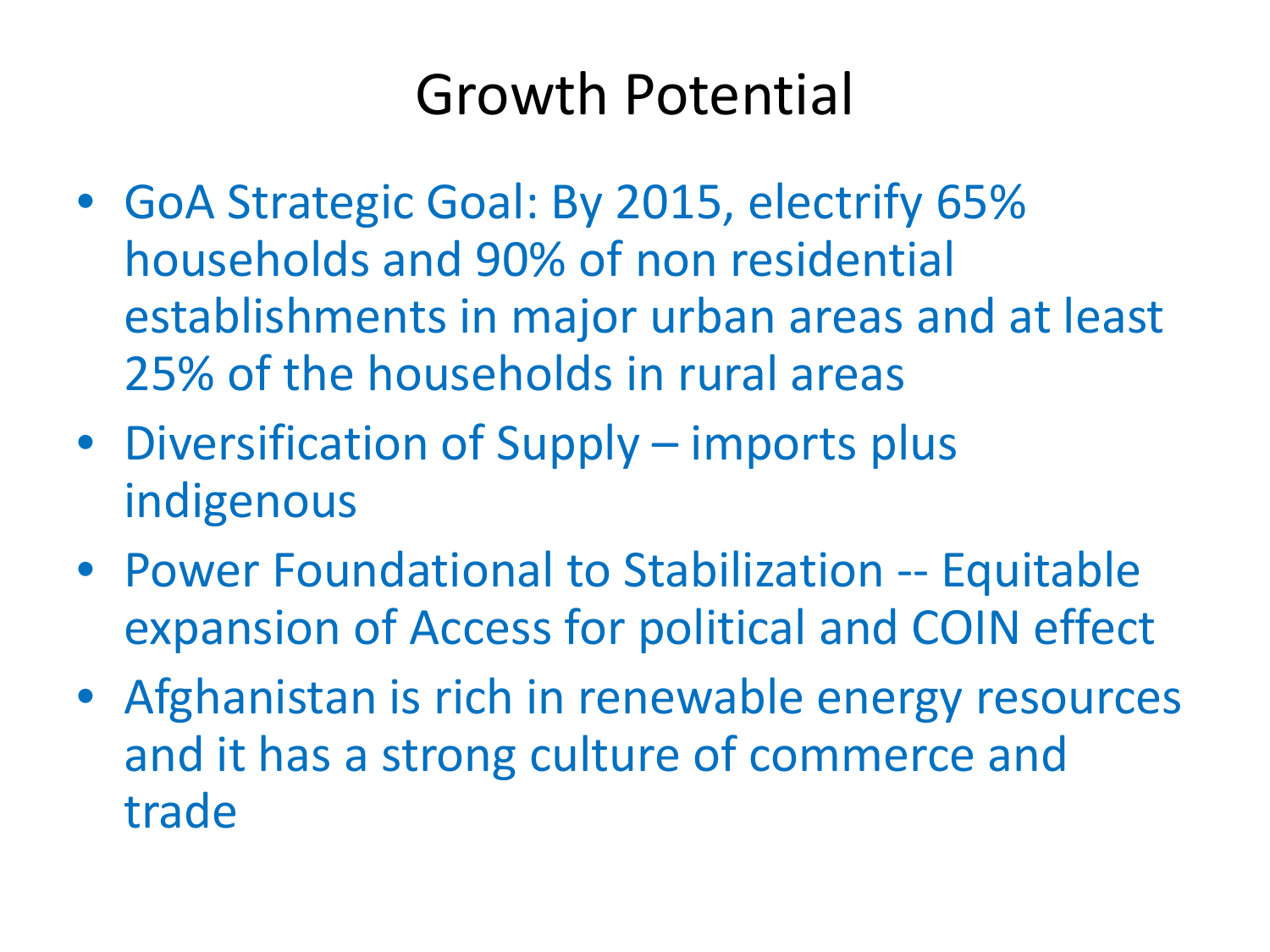#### Growth Potential

- For AFG business Power top most priority after rule of law
- Small and micro enterprises can flourish in Afghanistan when the appropriate policies for the power sector are in place
	- Akin to the telecommunication revolution, in which microenterprises manage telephone services, locally managed power sector can be a boon
- At a small or microenterprise level, distributed power generation facilities of size less than 1MW and managed by local village or town may be feasible
	- The generation facilities can be hybrid wind, solar and batteries in order to provide reliable power for certain hours of day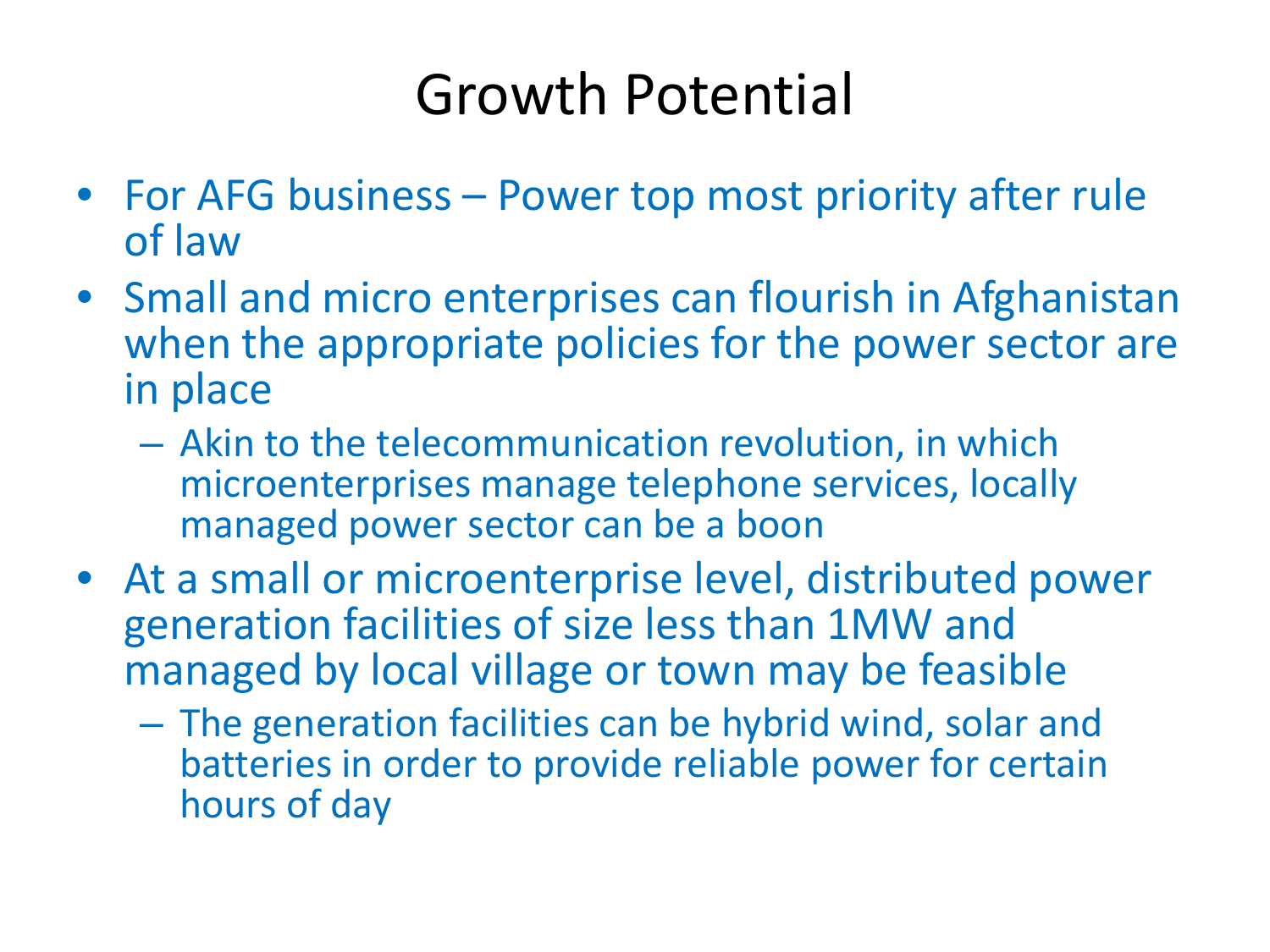## Wind Speed Map



5km Wind Map at 80m

Wind speed  $\frac{1}{2}$  m/s  $\overline{b}$ ž.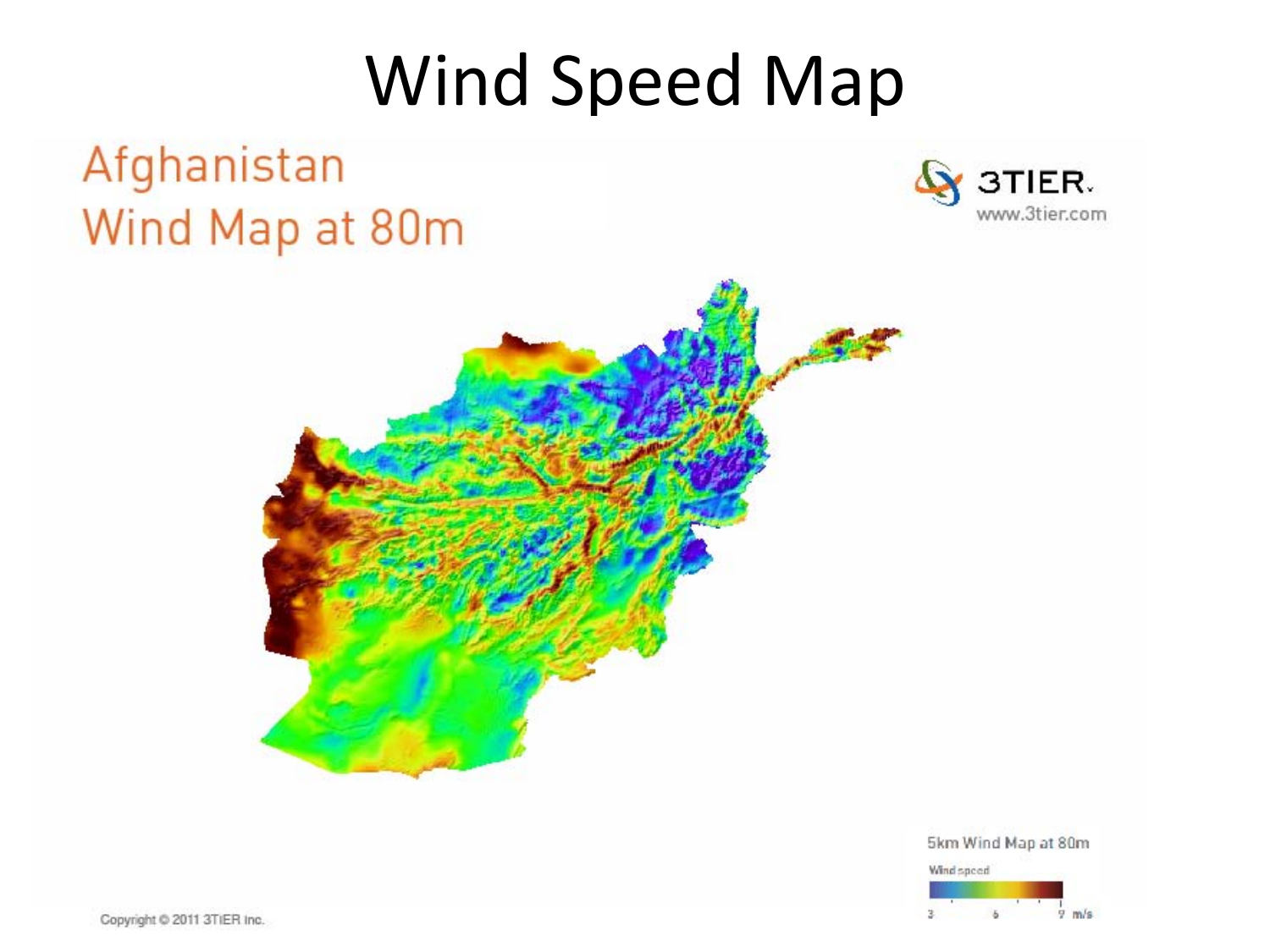#### **Wind speed in Afghanistan (50 m height)**

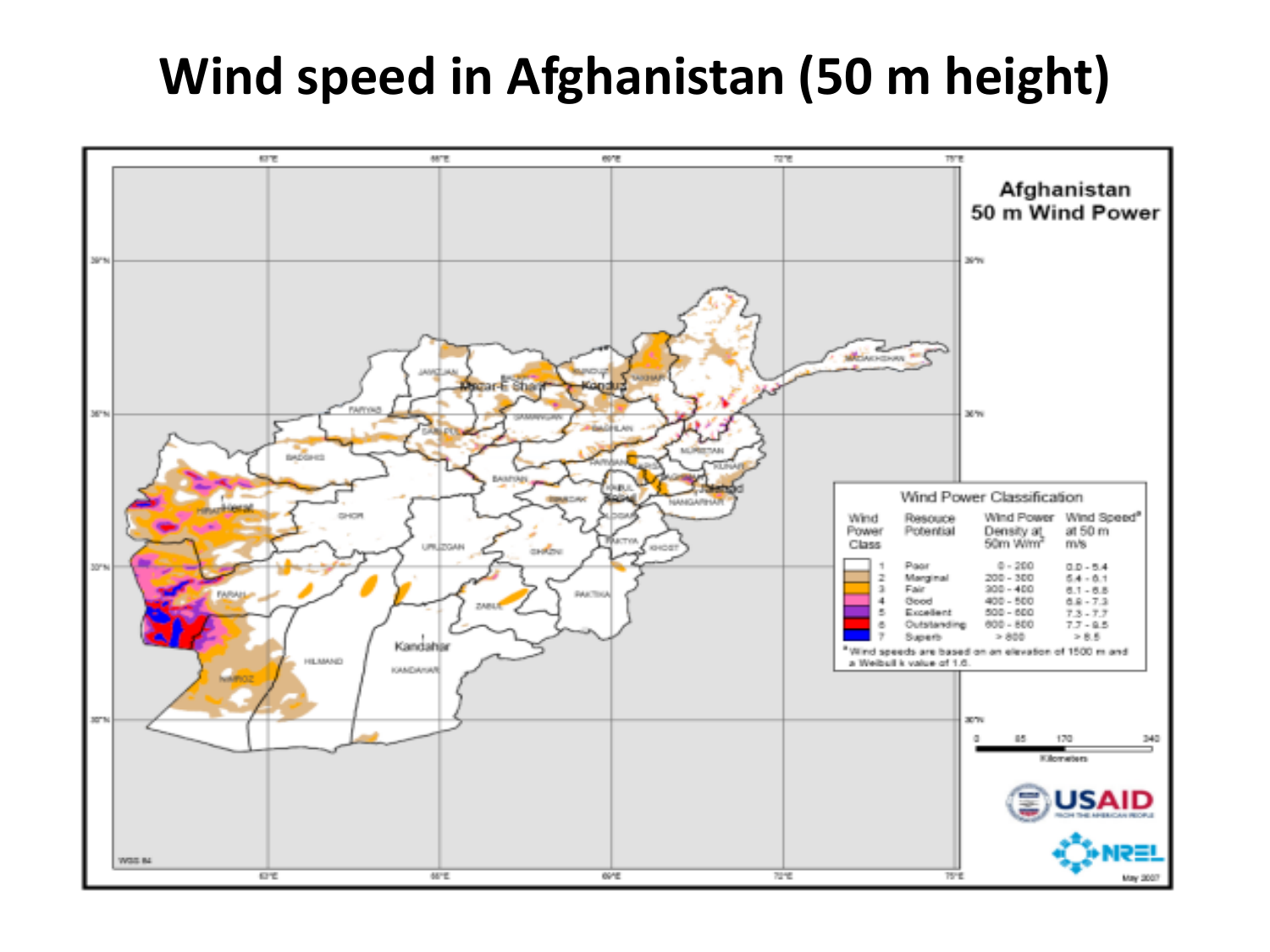## Solar Power Potential



or 1

 $\overline{a}$ 

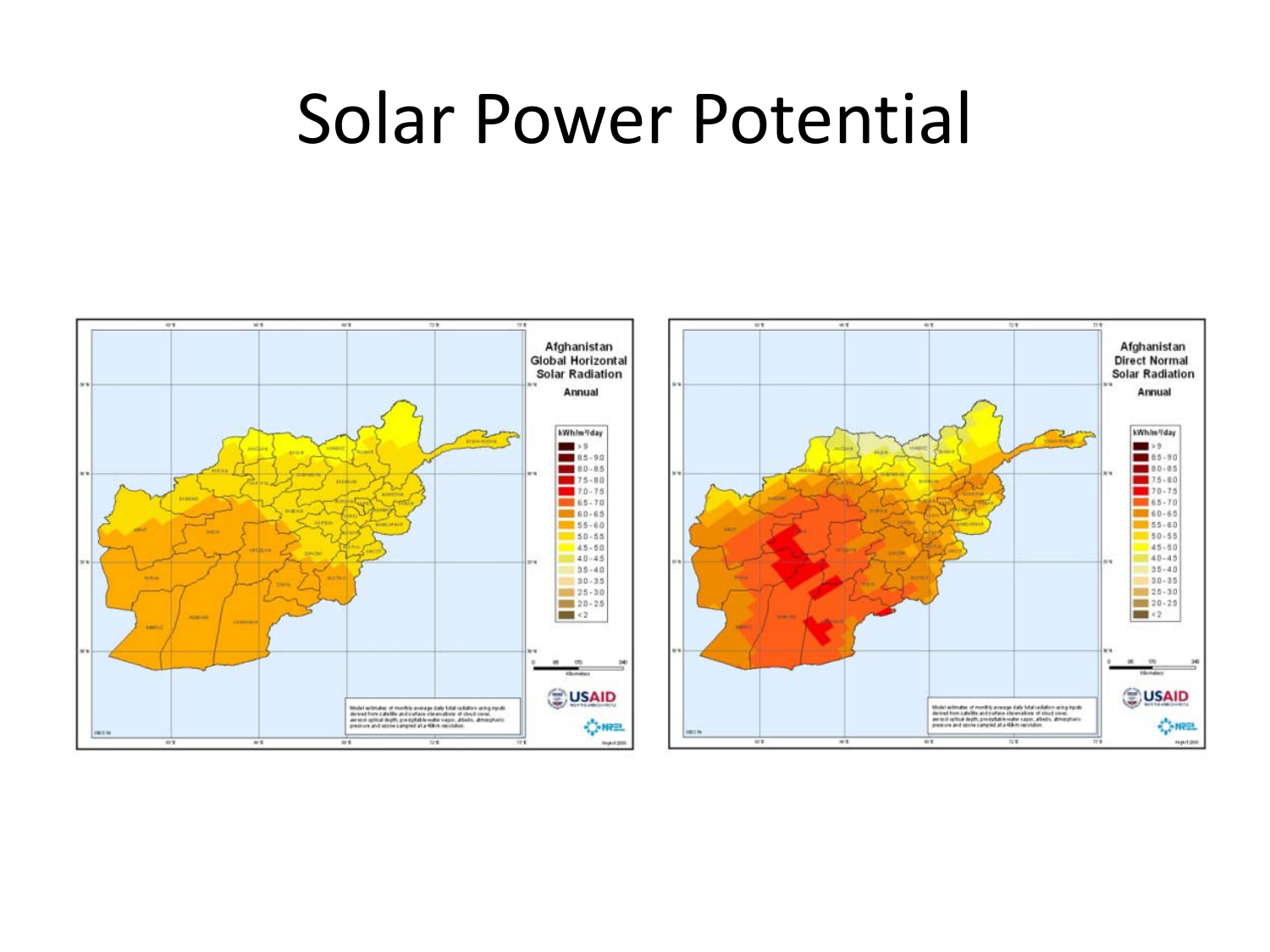#### Status of Solar Power in AFG

- 300 days of sunshine Currently there are no large scale solar power plants in operation or in planning which could contribute to the on-grid electricity supply.
- There are several small scale off-grid PV projects in operation, construction and in planning. Current installed capacity in Afghanistan is some 6.7 MW.
- Some Ongoing Projects include:
	- NSP Installation of small PV Systems ranging from 20 40W
	- 103kW of capacity in total have been installed up to now
	- Hybrid systems of a larger scale are in development
	- Government of New Zealand Development of a 1 MW solar system to support an installed diesel generator in the province Bamyan
	- World Bank Afghanistan Rural Solar Electrification Bamyan and Daikundi provinces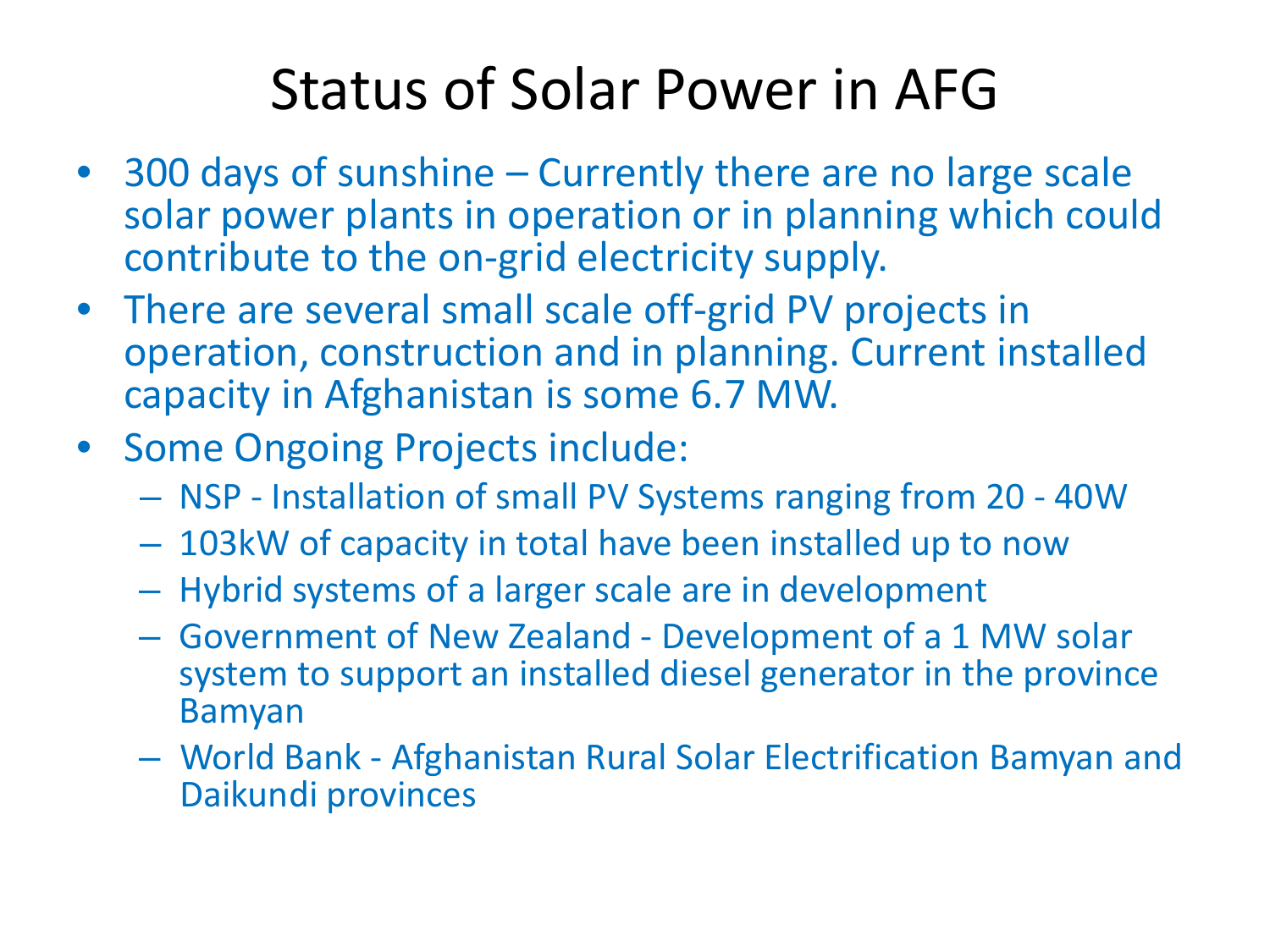#### Other RE Options - Biomass & Geothermal

- As per "Afghan Rural Renewable Energy Strategy", currently 85% of Afghan energy demand is met by biomass. This biomass is mainly used for heating and cooking. In addition there are minor small biogas to heat projects in south AFG. Potential exists for decentralized generation
- There is no study dealing with biomass or its potential in Afghanistan in particular.
- A 2004 study "Geothermal Energy in AFG: Prospects and Potentials" confirms some potential for power generation along Hindu Kush. Possible power plant could range from 5 to 20 MW of installed capacity.
- However, there is no detailed investigation of the potential available nor are there are any ongoing projects. Certain conditions have to be investigated in terms of depth, temperature and chemistry to operate geothermal facilities economically.
- Currently not feasible for distributed generation.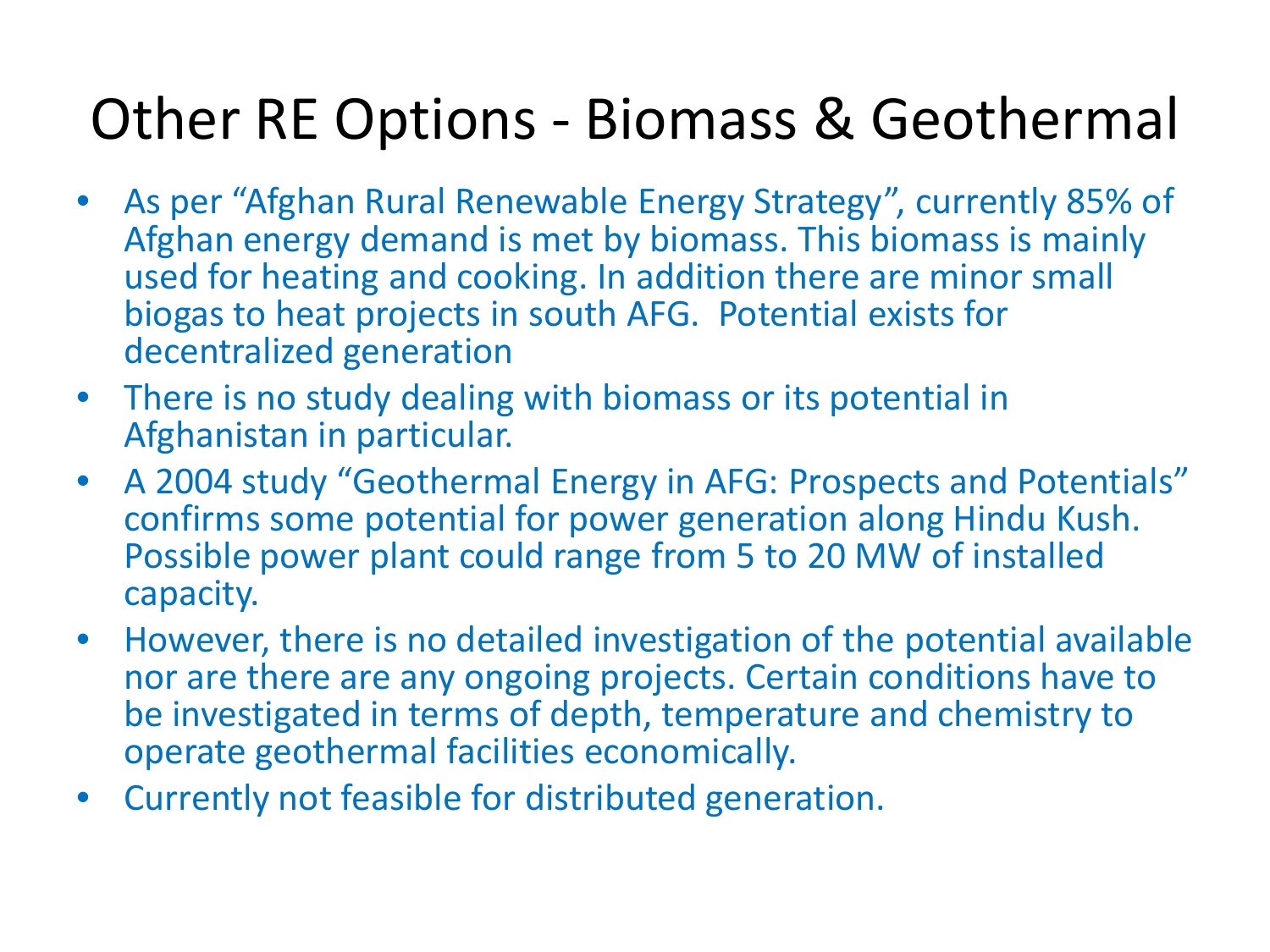#### Case for Wind Power

- AFG has fewer load centres population dispersed across hinterland justifying development of integrated grid long term investment. Nearly 75% population without grid
- AFG Rural Energy Strategy states 158 GW potential primarily in SW AFG
- Currently there is almost no wind turbine in operation. Only the Panjshir province small wind farm operates 10 wind turbines with 10 kW each.
- Decentralised units with comparable small capacities can be applied to existing diesel generation assets to substitute diesel.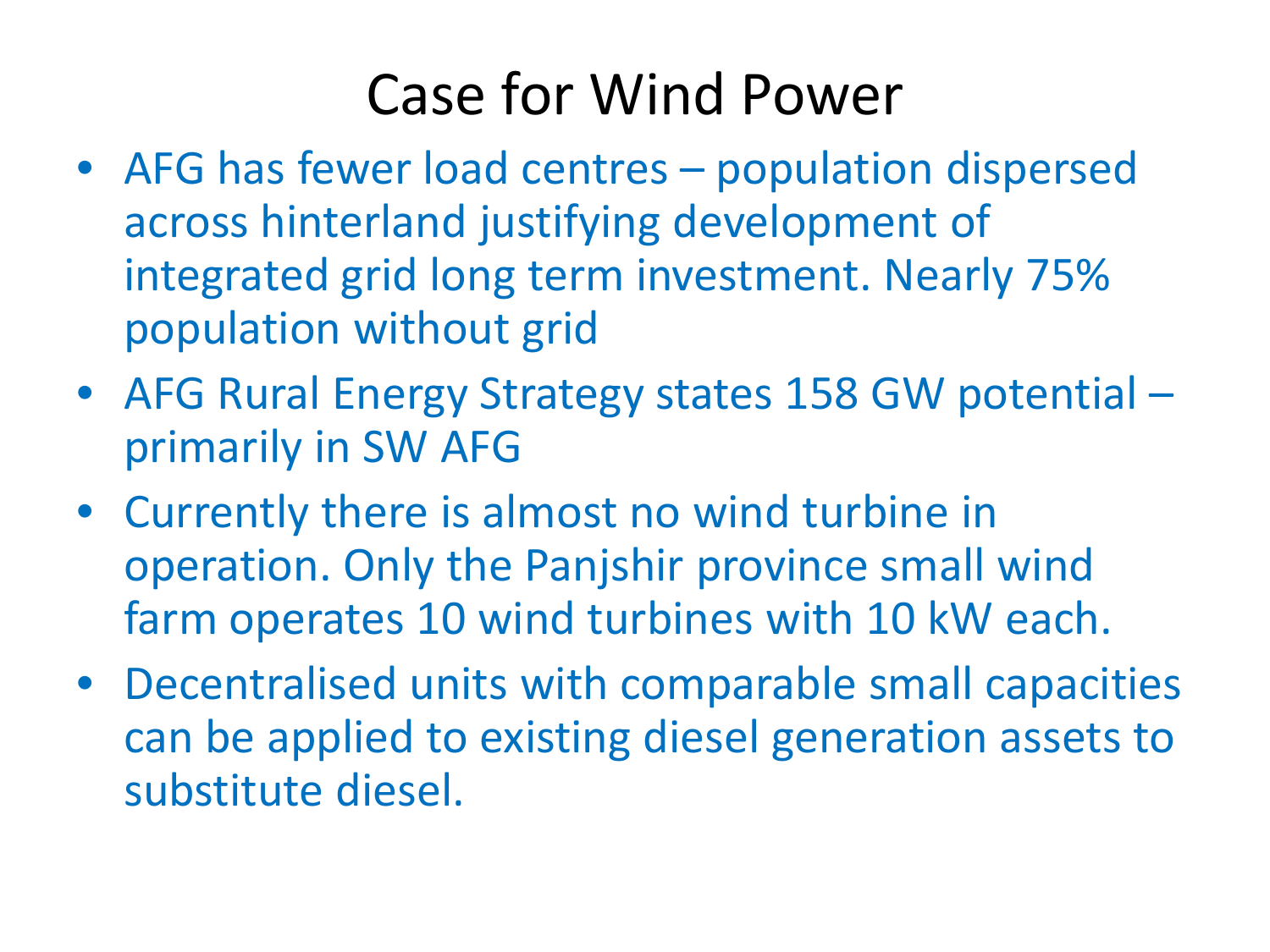#### Case for Wind Power

- Furthermore, hybrid solutions in combination with diesel, PV and batteries are promising options to supply electricity for rural electrification or for small grids
- Poorest provinces connected to diesel generators paying upto 50 cents/kwh
- Challenges political, infrastructure, institutional,
- Role of Public sector vs private sector
- Importance of energy for poverty reduction in 75% off grid populace
- Use of Cell towers for wind measurements?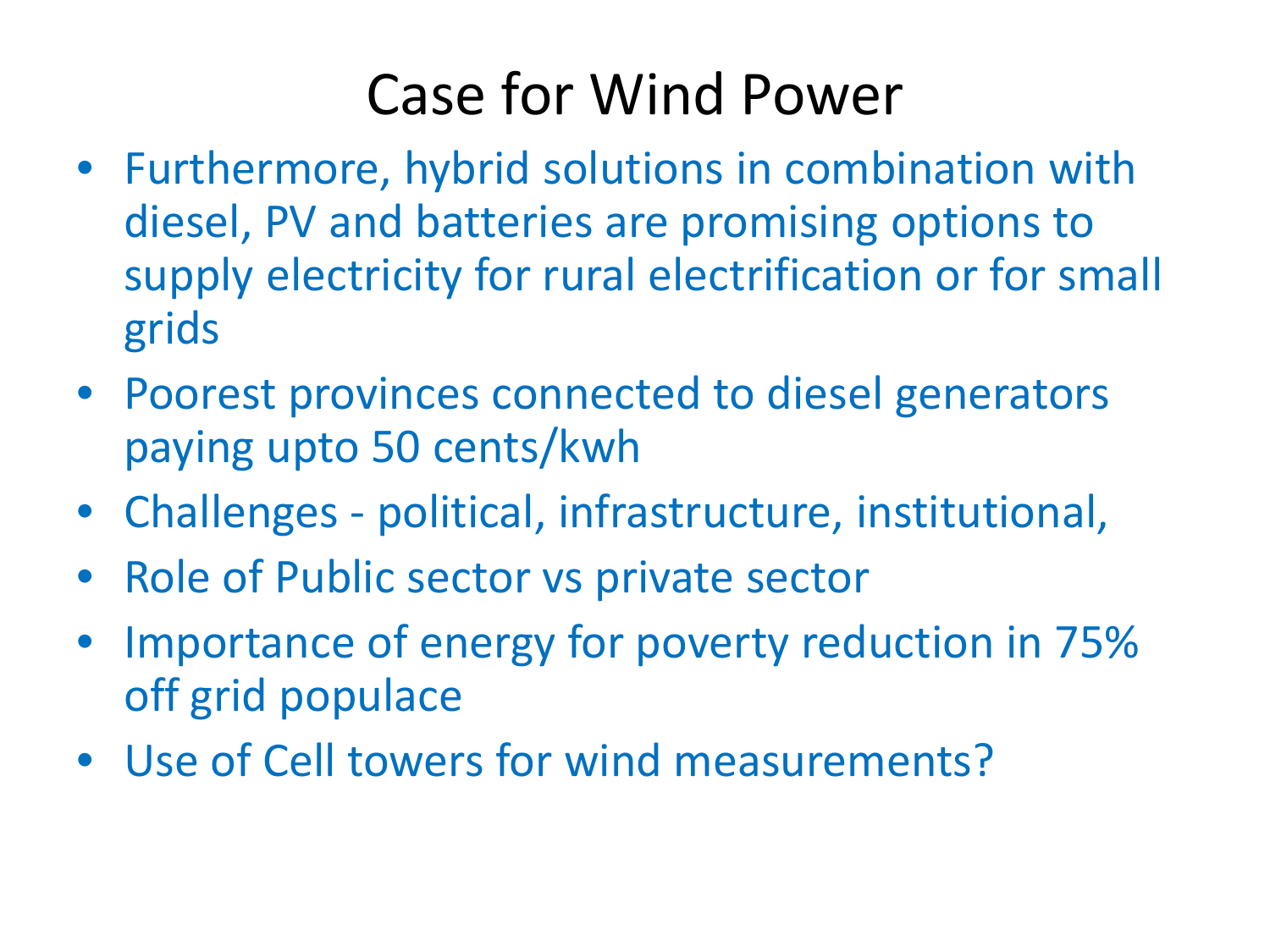### Candidate Wind Energy Sites

| <b>Candidate Site</b><br><b>Name</b> | <b>Cost of Energy</b><br>Range (50 m HH,<br>US Cents) | Mean CF Cost of<br>Energy (50 m HH,<br>US Cents) | Cost of<br>Energy<br>Rank |
|--------------------------------------|-------------------------------------------------------|--------------------------------------------------|---------------------------|
| Herat N1                             | $8.9 - 20.9$                                          | 12.0                                             | 1                         |
| Herat N2                             | $9.3 - 22.0$                                          | 12.6                                             | 2                         |
| Jalalabad N1                         | $9.3 - 22.2$                                          | 12.8                                             | 3                         |
| Herat N3                             | $9.4 - 22.4$                                          | 12.8                                             | 4                         |
| Kabul NE1                            | $9.9 - 23.7$                                          | 13.5                                             | 5                         |
| Jalalabad N2                         | $10.9 - 26.5$                                         | 15.0                                             | 6                         |
| Herat S2                             | $11.4 - 28.1$                                         | 15.8                                             | 7                         |
| Kabul Suburb S1                      | $11.5 - 28.2$                                         | 15.9                                             | 8                         |
| Herat E2                             | $12.3 - 30.5$                                         | 17.1                                             | 9                         |
| Kabul SE1                            | $12.8 - 31.9$                                         | 17.9                                             | 10                        |
| Mazar-e-sharif E2                    | $12.9 - 32.2$                                         | 18.0                                             | 11                        |
| Herat E1                             | $13.5 - 33.7$                                         | 18.8                                             | 12                        |
| Mazar-e-sharif E1                    | $13.7 - 34.4$                                         | 19.2                                             | 13                        |
| Herat S1                             | $14.4 - 36.3$                                         | 20.2                                             | 14                        |
| Mazar-e-sharif W1                    | $15.0 - 38.0$                                         | 21.1                                             | 15                        |
| Herat SW2                            | $15.4 - 39.1$                                         | 21.7                                             | 16                        |
| Mazar-e-sharif W4                    | $16.7 - 42.8$                                         | 23.6                                             | 17                        |
| Herat SW1                            | 20.4 - 52.9                                           | 29.0                                             | 18                        |
| Kabul SW1                            | $25.0 - 65.7$                                         | 35.7                                             | 19                        |
| Mazar-e-sharif W2                    | $26.7 - 70.5$                                         | 38.3                                             | 20                        |
| Mazar-e-sharif W3                    | $27.3 - 72.2$                                         | 39.2                                             | 21                        |
| Herat SW1 (Addition)                 | 27.6 - 72.9                                           | 39.6                                             | 22                        |

#### **Source: ADB TA 7168 Phase I**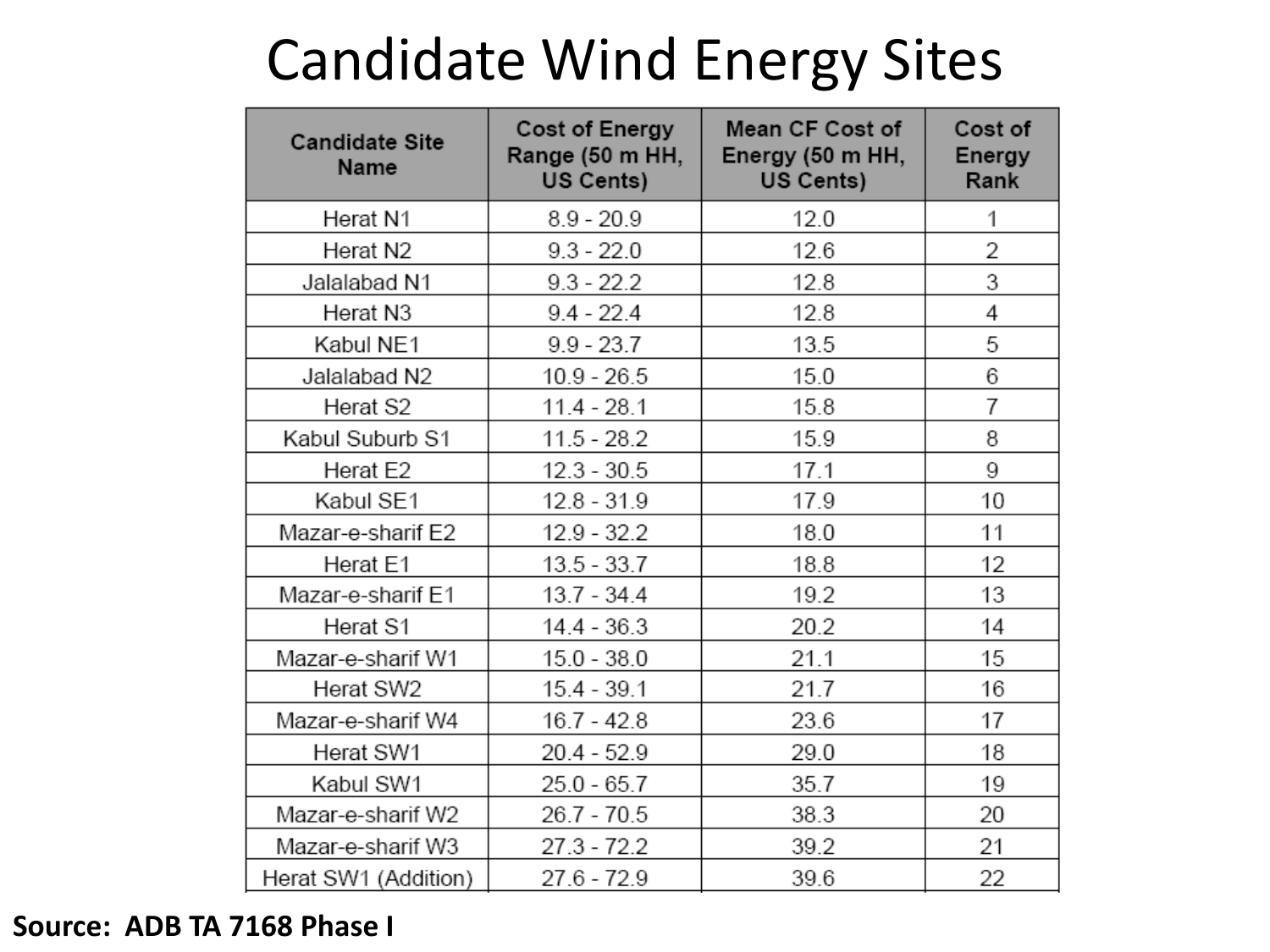# Elements of Wind Energy Roadmap

| <b>Tasks</b>                                                                | <b>Priority</b><br>$(1-5)$ |  |  | Timeline in years |  |
|-----------------------------------------------------------------------------|----------------------------|--|--|-------------------|--|
| Develop enabling policies & tariff                                          | 3                          |  |  |                   |  |
| Assess wind resource                                                        | $\mathbf{1}$               |  |  |                   |  |
| Develop human capacity                                                      | $\overline{2}$             |  |  |                   |  |
| Set firm targets for wind installations                                     | $\mathbf 1$                |  |  |                   |  |
| Develop local supply chain                                                  | $\overline{4}$             |  |  |                   |  |
| Develop grid access & integration<br>standards                              | 5                          |  |  |                   |  |
| Develop siting guidelines and standards                                     | $\mathbf 1$                |  |  |                   |  |
| Build institutions and interagency<br>cooperation                           | $\overline{2}$             |  |  |                   |  |
| Develop plan of engagement with<br>community                                | $\overline{2}$             |  |  |                   |  |
| Develop capability in local financial<br>institutions to fund wind projects | 4                          |  |  |                   |  |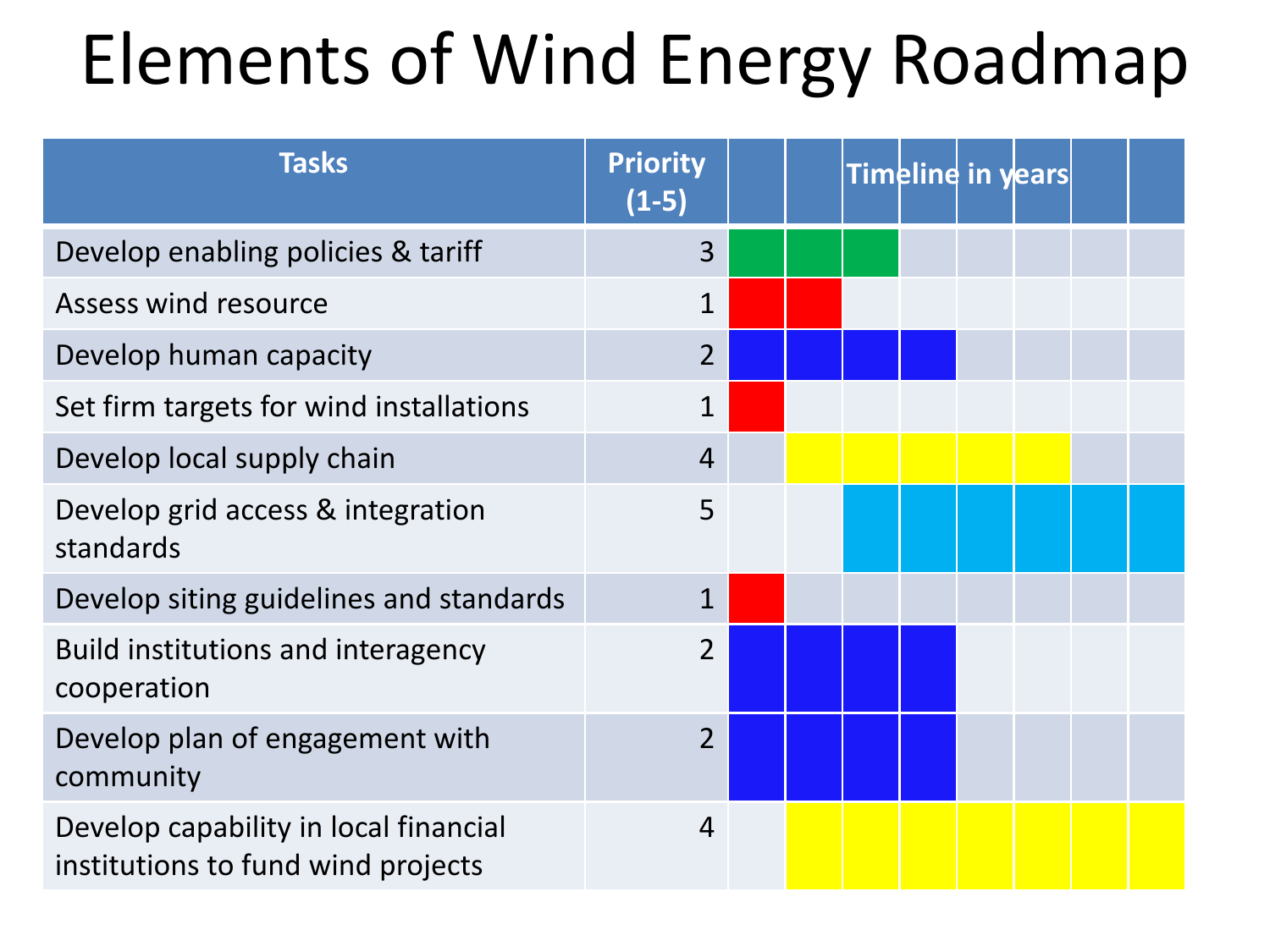#### Proposed Road Map -- Discussion and Next Steps

| <b>Resource</b><br><b>Assessment</b>            | <b>Technical</b>                                                  | <b>Regulatory</b>                           | <b>Financing</b>                                                      | <b>Capacity Building</b>                                |
|-------------------------------------------------|-------------------------------------------------------------------|---------------------------------------------|-----------------------------------------------------------------------|---------------------------------------------------------|
| Develop<br>generation<br>targets                | How to facilitate<br>interconnection<br>with grid in long<br>term | How to<br>incentivize<br>private sector     | GoA to pilot<br>success stories for<br>private sector to<br>replicate | Development of<br>local manufacturing<br>capability     |
| Collect wind<br>data at<br>priority sites       | Lessons learnt<br>from existing<br>projects                       | FiT rules for<br>off-grid areas             | Encourage donors<br>to pilot through<br>grant funding                 | Training on O&M                                         |
| Facilitate<br>public<br>private<br>partnerships | Co <sub>2</sub> & avoided<br>fuel costs                           | Guidelines for<br>community<br>run projects | Encourage local<br>banks for project<br>financing                     | Set timelines for<br>implementation of<br>wind projects |